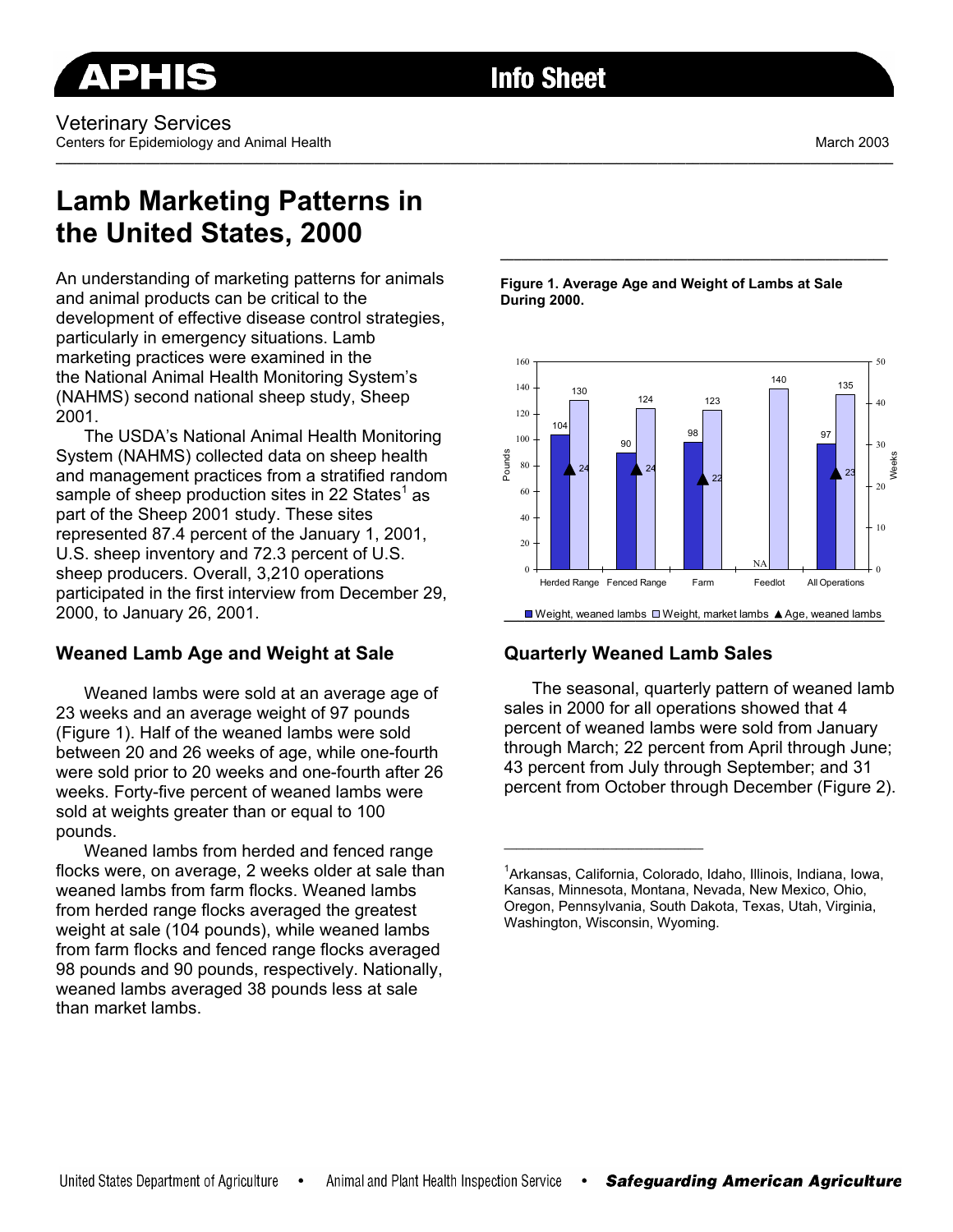

**\_\_\_\_\_\_\_\_\_\_\_\_\_\_\_\_\_\_\_\_\_\_\_\_\_\_\_\_\_\_\_\_\_\_\_\_\_\_\_\_\_\_\_\_\_\_\_\_\_\_\_\_\_\_\_\_** 



The seasonal pattern for all operations also held for the West Central and Central regions<sup>2</sup>. For the Pacific and Eastern regions, weaned lamb sales were highest in the April through June quarter, followed by the July through September quarter.

### **Marketing Channels**

Lambs from nonfeedlot operations traveled through a wide variety of marketing channels (Figure 3). Sales to auction markets and salebarns accounted for 29 percent of lambs sold. Sales directly to slaughter/packer entities and direct sales to buyers/dealers each accounted for 22 percent of lambs sold. While 17 percent of lambs sold went directly to a feedlot separate from the original operation, consumer or ethnic markets, backgrounders, and all others each purchased approximately 4 percent of lambs sold. In contrast, 95 percent of lambs sold by feedlot operations went directly to slaughter/packers.

The pattern of lambs marketed by nonfeedlot operations contrasts greatly with the percentage of operations selling through these channels. The largest percentage of operations (57 percent) sold through auction markets and salebarns, followed by: direct sales to buyers/dealers (18 percent); direct sales to slaughter/packers (15 percent); and direct sales to consumer or ethnic markets (14 percent).

#### **2 Regions**

**\_\_\_\_\_\_\_\_\_\_\_\_\_\_\_\_\_\_\_\_\_\_\_\_** 

**Pacific:** California, Oregon, Washington **West Central:** Colorado, Idaho, Montana, New Mexico Nevada, Utah, Texas, Wyoming **Central:** Arkansas, Illinois, Indiana, Iowa, Kansas, Minnesota, South Dakota, Wisconsin **Eastern:** Ohio, Pennsylvania, Virginia

#### **Figure 3. Percentage of Lambs and Percentage of Nonfeedlot Operations, by Marketing Channels Used During 2000.**



**\_\_\_\_\_\_\_\_\_\_\_\_\_\_\_\_\_\_\_\_\_\_\_\_\_\_\_\_\_\_\_\_\_\_\_\_\_\_\_\_\_\_\_\_\_\_\_\_\_\_\_\_\_\_\_\_** 

## **Lamb Movement**

Producers on nonfeedlot operations were asked to list the top three States they marketed their sheep to. For 17 of the participating States, the majority of responses were "the home State." Figure 4 shows response percentages for each home State. For example, in California 77 percent of producer responses indicated that California was a top marketing State. However, in Nevada only 22 percent of responses indicated Nevada as a top marketing State.

**Figure 4. Percentage of Producer Responses Indicating the Home State as a Primary Market.** 

**\_\_\_\_\_\_\_\_\_\_\_\_\_\_\_\_\_\_\_\_\_\_\_\_\_\_\_\_\_\_\_\_\_\_\_\_\_\_\_\_\_\_\_\_\_\_\_\_\_\_\_\_\_\_\_\_**